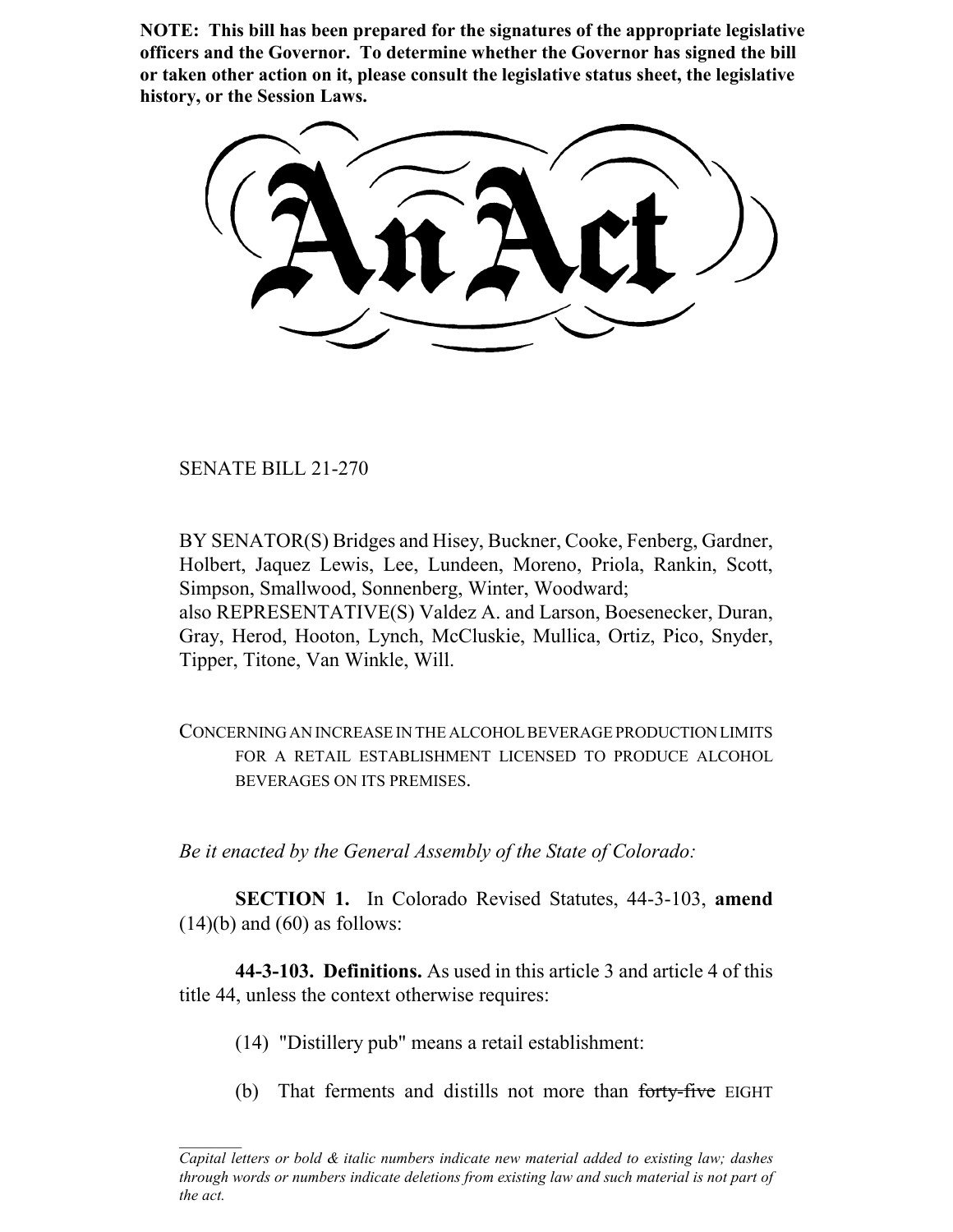HUNDRED SEVENTY-FIVE thousand liters of spirituous liquor on its licensed premises each calendar year.

(60) "Vintner's restaurant" means a retail establishment that sells food for consumption on the premises and that manufactures not more than two hundred fifty NINE HUNDRED TWENTY-FIVE thousand gallons of wine on its premises or licensed alternating proprietor licensed premises, combined, each calendar year.

**SECTION 2. Act subject to petition - effective date.** This act takes effect at 12:01 a.m. on the day following the expiration of the ninety-day period after final adjournment of the general assembly; except that, if a referendum petition is filed pursuant to section 1 (3) of article V of the state constitution against this act or an item, section, or part of this act within such period, then the act, item, section, or part will not take effect unless approved by the people at the general election to be held in